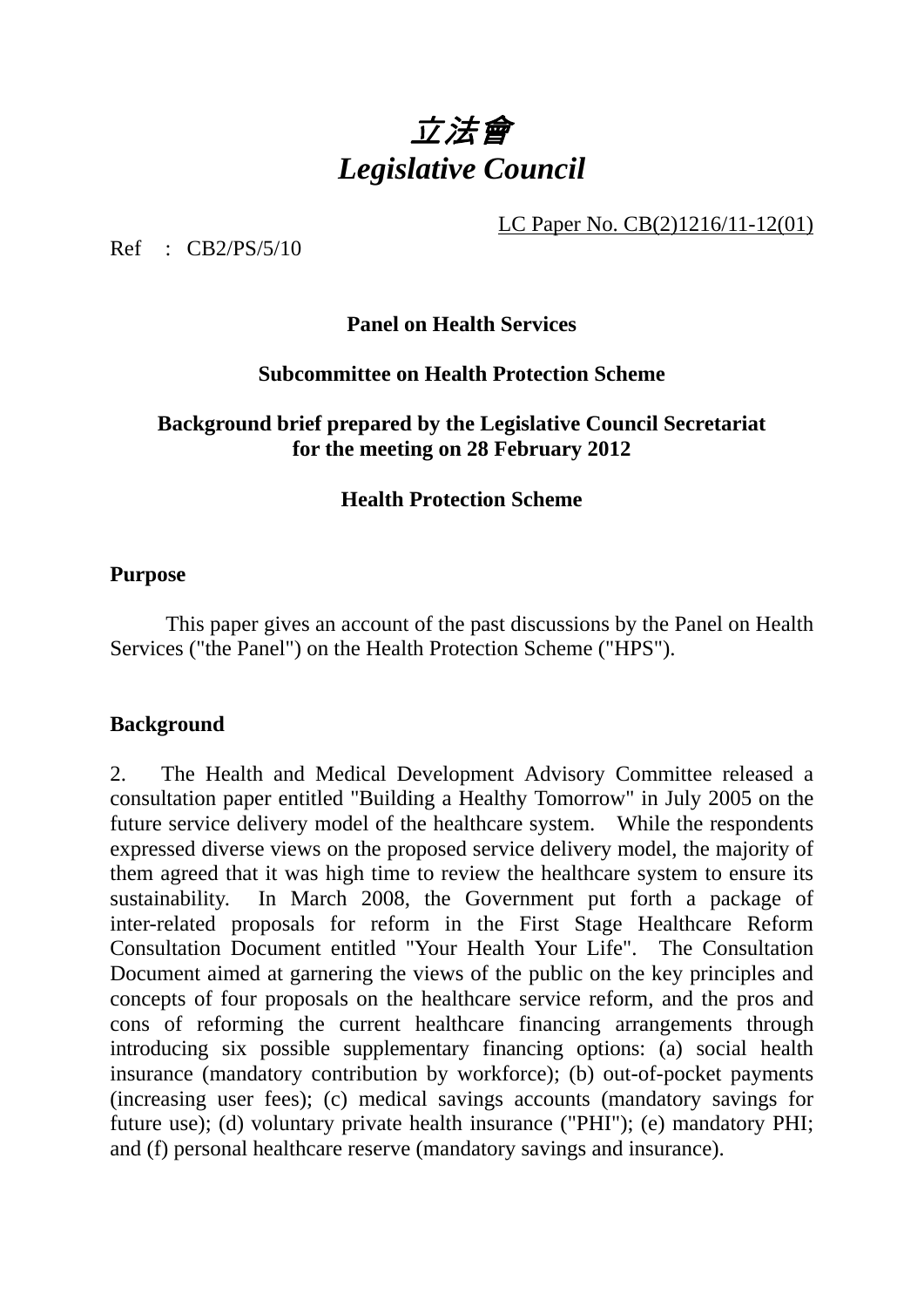3. To tie in with the proposals, the Government would increase government expenditure on healthcare from 15% to 17% of the overall recurrent government expenditure by 2011-2012. The Financial Secretary also pledged in the 2008-2009 Budget to draw \$50 billion from the fiscal reserves to take forward the healthcare reform, after the supplementary financing arrangements had been finalized for implementation.

4. The report on the first stage consultation on healthcare reform was released in December 2008. According to the Administration, despite the divergent views on healthcare financing, there was a general willingness among the public and stakeholders to continue deliberations on the issue of healthcare financing with a view to finding a solution. On 6 October 2010, the Government published the Healthcare Reform Second Stage Public Consultation Document entitled "My Health My Choice" in which a government-regulated, voluntary HPS, aiming at enhancing the long-term sustainability of the healthcare system, was proposed for public consultation. Under the proposal, insurers participating in HPS were required to offer standardized health insurance plans in accordance with the core requirements and specifications ("Standard Plans"). Participating insurers were also required to comply with scheme rules and requirements specified under HPS. Key features proposed to be encompassed under the Standard Plans of HPS included the following -

- (a) no turn-away of subscribers and guaranteed renewal for life;
- (b) age-banded premiums subject to adjustment guidelines;
- (c) covering pre-existing medical conditions subject to waiting period and time-limited reimbursement limits;
- (d) high-risk individuals insurable with a cap on premium loading (say 200%);
- (e) sharing risks arising from accepting high-risk groups through High-Risk Pool industry reinsurance;
- (f) offering no-claim discount up to 30% of published premiums;
- (g) providing insurance plans renewable on leaving employment and portable between insurers;
- (h) requiring the insurers to report all costs, claims and expenses;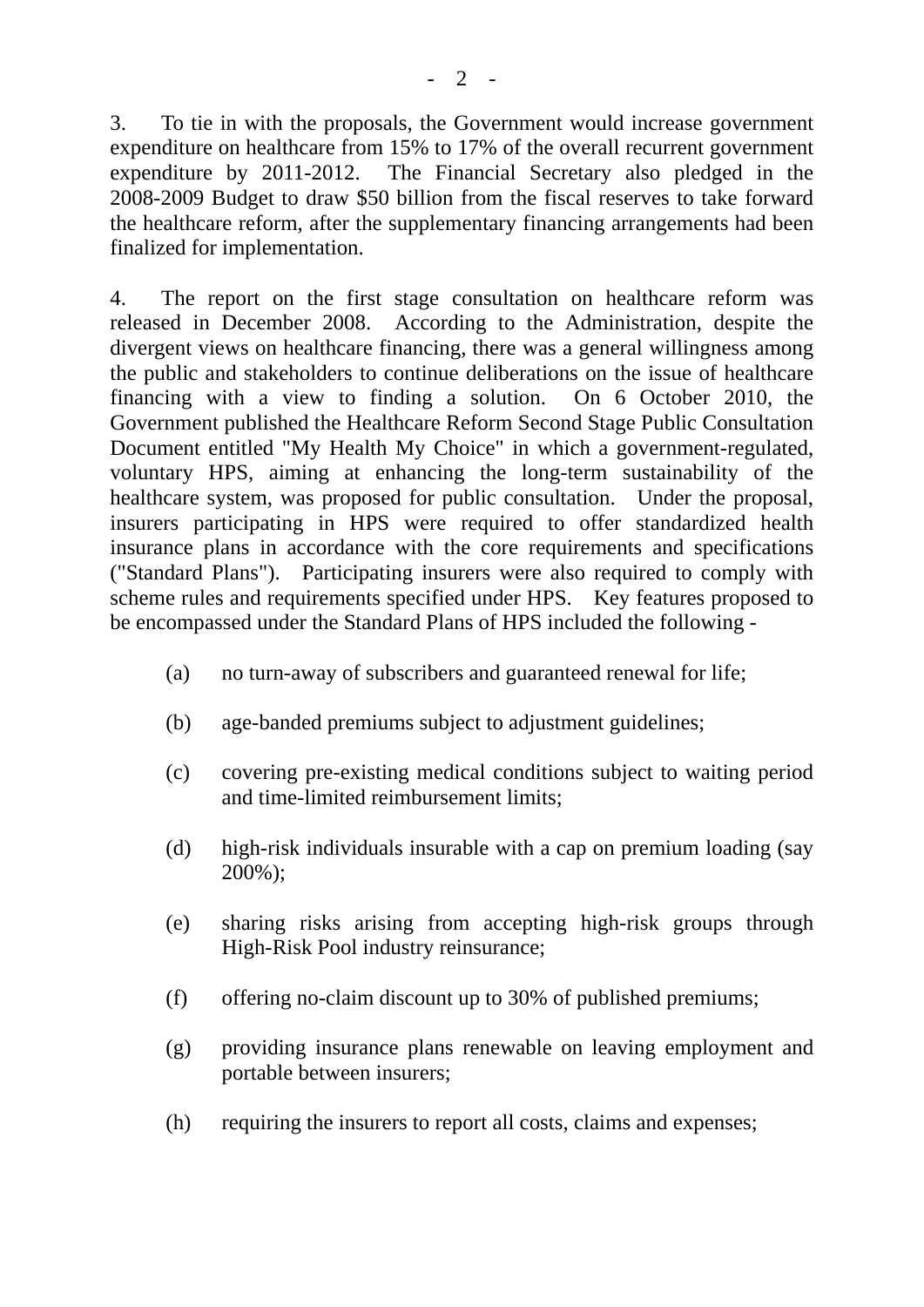- (i) providing standardized health insurance policy terms and definitions; and
- (j) establishing a Government-regulated health insurance claims arbitration mechanism.

5. The Healthcare Reform Second Stage Public Consultation Report was released on 11 July 2011. According to the Administration, members of the public supported regulating PHI and healthcare services through introducing HPS to improve market transparency, promote healthy competition, and enhance consumer protection. A three-pronged action plan would be adopted to take forward HPS, which included establishing a high level Steering Committee on Strategic Review on Healthcare Manpower Planning and Professional Development ("the Steering Committee") underpinned by a Coordinating Committee and six consultative sub-groups to conduct a strategic review on healthcare manpower planning and professional development; setting up a Working Group on Health Protection Scheme underpinned by a Consultative Group to formulate detailed proposals on the supervisory and institutional frameworks for HPS; and taking measures to facilitate the development of healthcare services and infrastructure. The Administration's plan was to complete the preparatory works by the first half of 2013, then proceed to draft and introduce HPS legislation, as appropriate. The implementation of HPS would take place the earliest in 2015.

## **Deliberations of the Panel**

6. The Panel held seven meetings to discuss issues related to the proposed HPS and received the views of deputations at two meetings. The deliberations and concerns of members are summarized below.

### Rationale and scheme concept of HPS

7. Members noted that one of the key features of HPS was the guaranteed acceptance of all applicants, including the high-risk groups such as the elderly and those with pre-existing medical conditions who were being excluded or priced out in the existing PHI market. Question was raised as to whether improving the existing PHI market through regulatory intervention by the Government was the primary objective of the proposed HPS.

8. The Administration advised that the first stage public consultation held in 2008 reflected that the majority of the public had reservations about mandatory financing options and preferred having their own voluntary choices of healthcare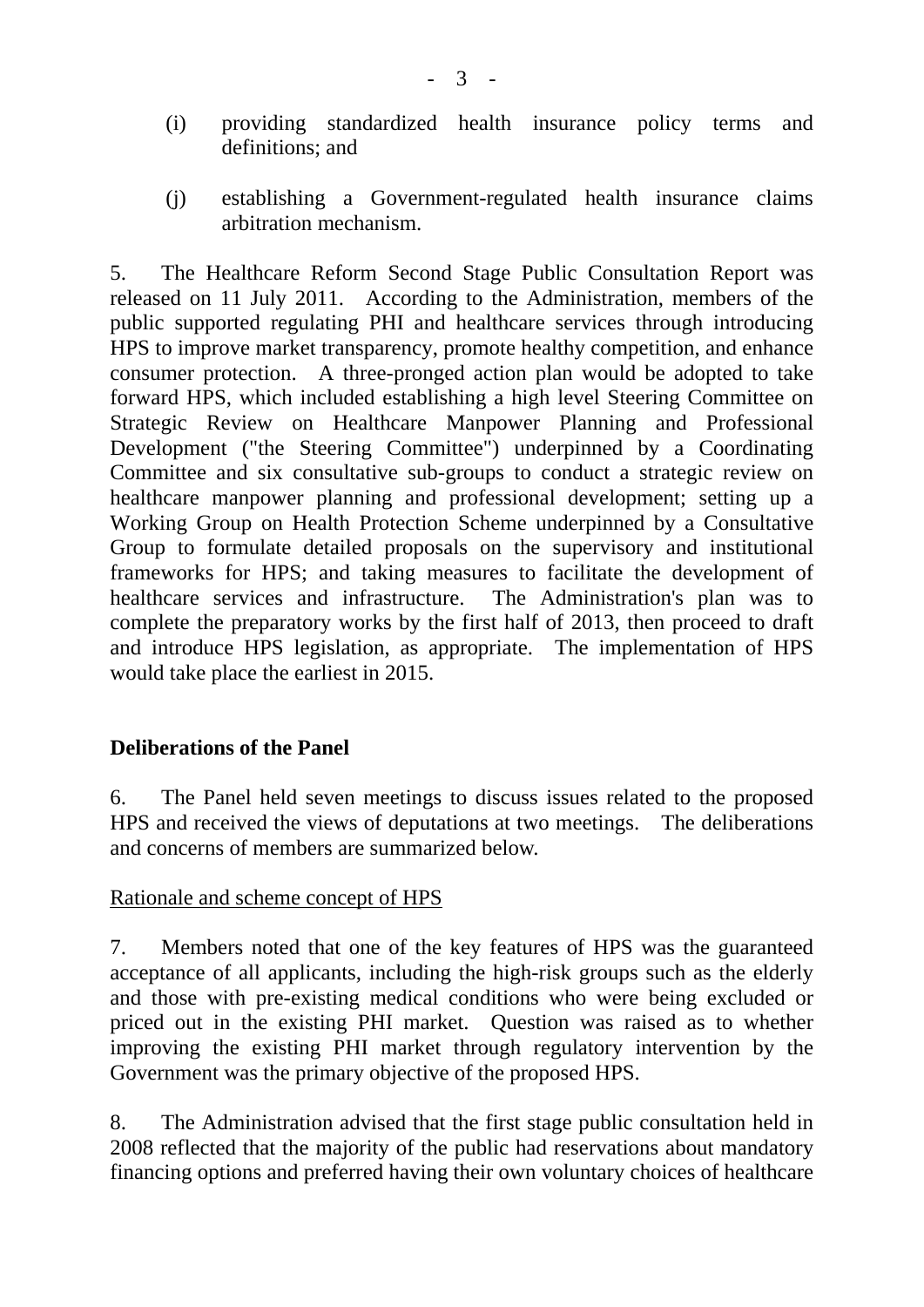protection. They expected more choices of private healthcare services according to their own means and needs as an alternative to public healthcare services. In the light of this, the proposed HPS aimed to make available government-regulated health insurance to provide better choices to those who chose private healthcare services by enhancing consumer protection, price-transparency, quality assurance and market competition in both PHI and private healthcare markets. It also aimed to ease the pressure on the public healthcare system by encouraging more people to use private healthcare on a sustainable basis, and enhance the sustainability of the entire healthcare system, thus benefiting those who depended on the public system for their healthcare needs.

9. Some members held another view that a public entity should be set up to offer health insurance plans under HPS to ensure compliance with the HPS requirements, set the benchmarks for heath insurance plans under HPS as well as avoid oligopoly and promote competition.

10. The Administration advised that at this juncture, its role should be restricted to improving the existing private insurance services and supervising the implementation of HPS to safeguard consumer interests. There was concern from members of the public that any involvement of the Government in the health insurance market would result in crowding out other private insurers. The Administration however would not rule out the option of setting up a public entity to offer health insurance plans should there be a general lack of interests from the industry in offering health insurance plans under HPS or should the market not be performing efficiently and effectively.

11. Some members were of the view that the implementation of HPS would increase medical costs and drive up medical inflation, leading to premium escalation and benefiting the participating insurers and private healthcare providers.

12. According to the Administration, the implementation of HPS would help achieve the goal of making healthcare services more transparent and address the significant public‐private imbalance in Hong Kong's healthcare system. The Administration would continue its efforts in containing medical costs, and patients would not be denied of proper medical care due to a lack of means following the implementation of HPS.

## Benefit coverage of Standard Plans

13. Members noted that HPS Plans would be required to provide coverage for medical conditions requiring hospital admission or ambulatory procedures; the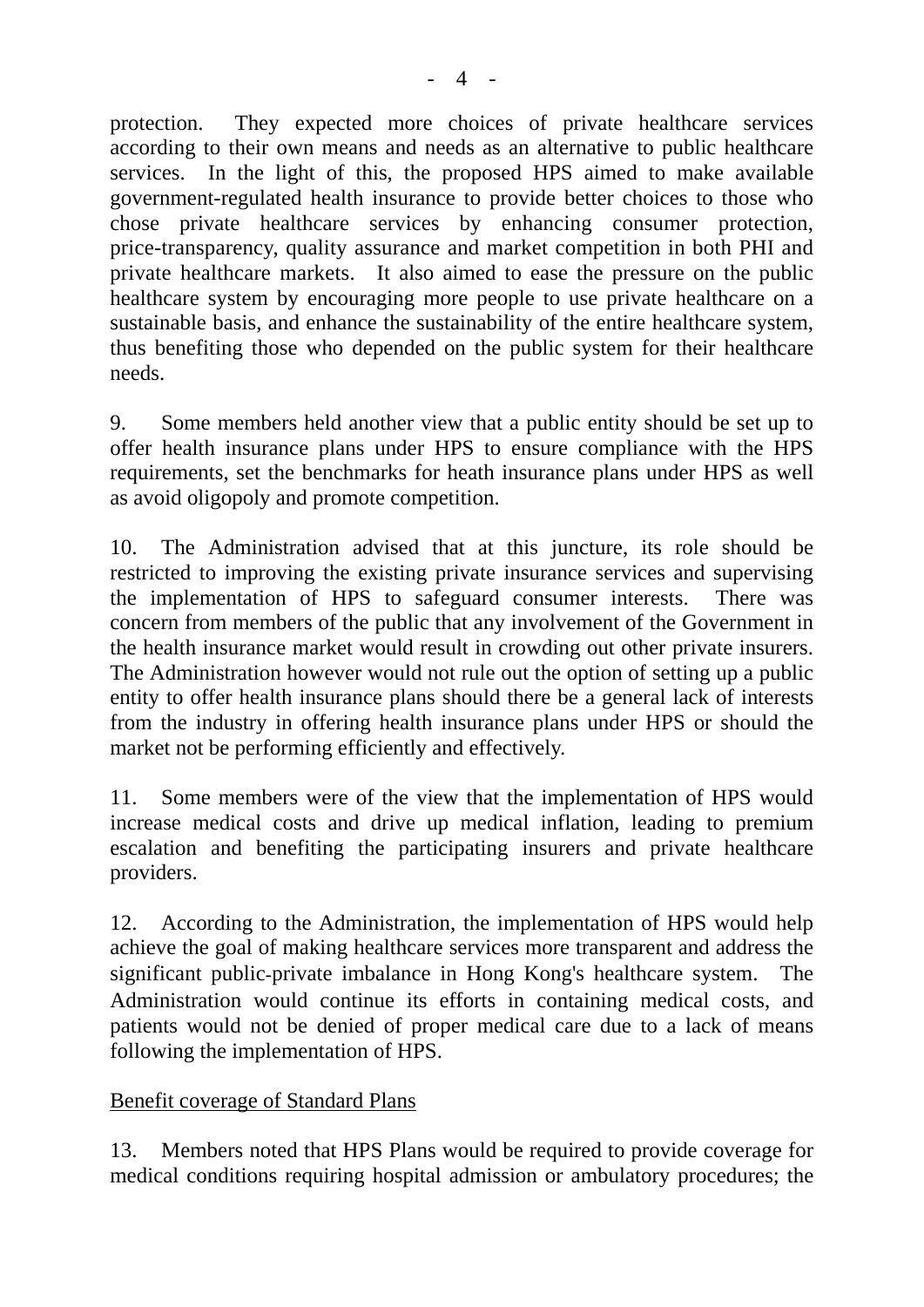associated specialist out-patient consultations and investigations as well as the advanced diagnostic imaging services; and chemotherapy or radiotherapy for cancer. Noting the call from many deputations for extending the benefit coverage of HPS to out-patient services, some members further suggested that the benefit coverage of HPS should also be extended to cover the first specialist consultation in general as well as physiotherapy that entailed high cost.

14. The Administration explained that it did not propose to include primary care as a core requirement under HPS because primary care was relatively more affordable and out-patient demand was far more predictable than in-patient needs. The inclusion of primary care under HPS might also lead to premium escalation. HPS was designed to be modular and insurers participating in HPS could offer other health insurance plans with top-up benefits and add-on components to cover such services. The public healthcare system would also provide a safety net of last resort for patients in need.

## Savings for future premium

15. There was concern on the affordability of HPS. To better enable people to afford continuous health protection under HPS at older age when they needed it most, there was a suggestion that consideration should be given to creating a medical savings component under the Mandatory Provident Fund.

16. The Administration advised that taking into account the need to encourage the insured to stay on and to secure a pool of funding to cover future healthcare protection especially at old age, it had proposed for public consultation three options to encourage savings: (a) required in-policy savings; (b) optional savings accounts; and (c) premium rebate for long-stay. The Administration was open-minded on building in a medical savings component under the Mandatory Provident Fund to encourage savings by individuals for paying future premium at older age.

### Subscription

17. Noting that HPS might lack the critical mass to be financially viable if it was unable to attract a substantial number of subscribers, question was raised on the number of subscribers to make HPS sustainable.

18. The Administration estimated that around several hundred thousands subscribers would make HPS sustainable. At present, around 2.42 million people in Hong Kong were covered by PHI. Some of them might choose to migrate to HPS plans. To attract individuals especially the young and healthy people to join HPS Plans, the Administration proposed the provision of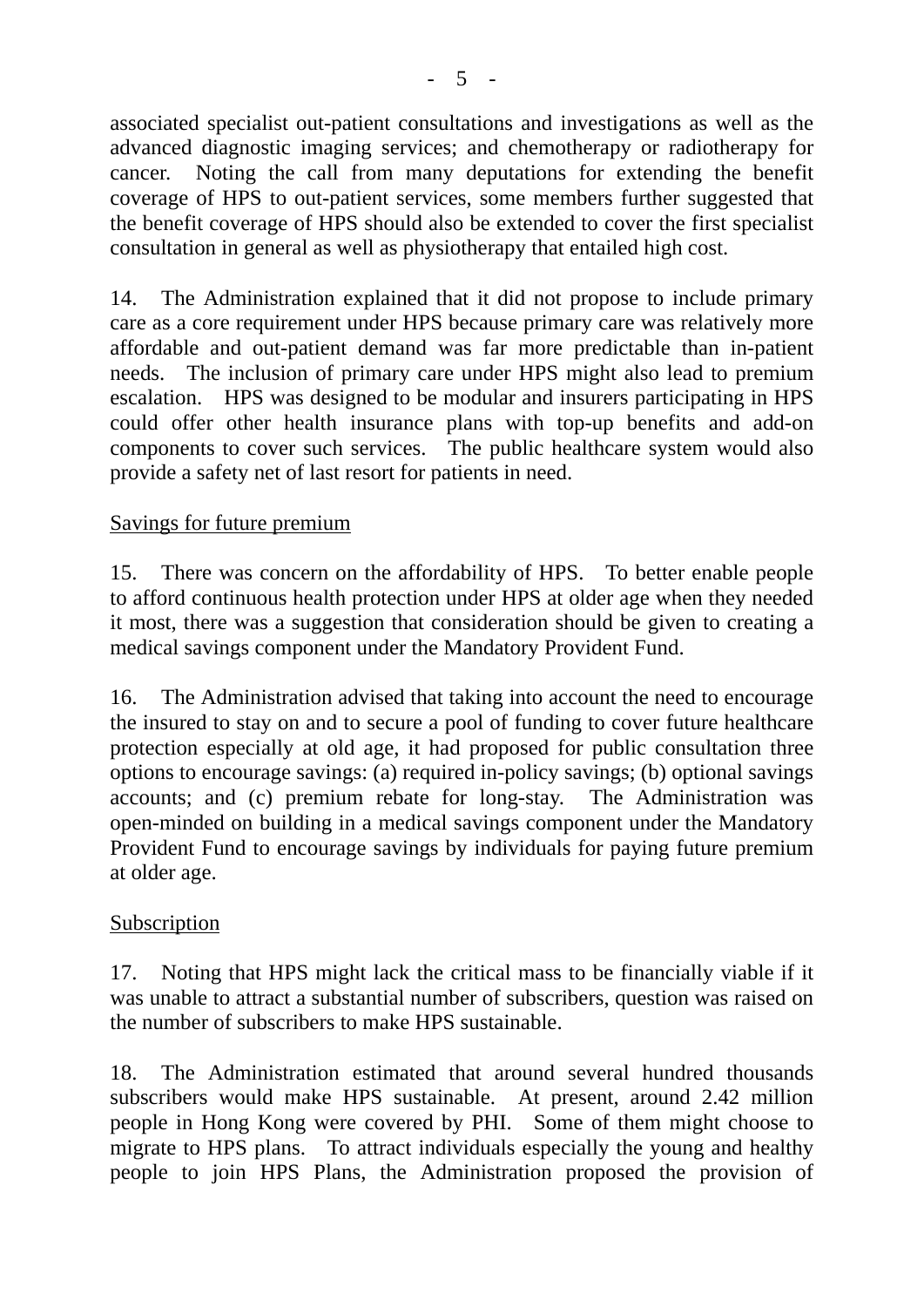Government incentives for all new joiners of HPS Plans to enjoy maximum no-claim discount immediately upon joining HPS, or to encourage savings by individuals under HPS for paying future premium at older age.

19. Members held the view that the viability of HPS would depend on a critical mass of a balanced distribution of age and gender. Apart from the provision of scheme incentives, a mechanism for smooth migration of the existing health insurance policies into HPS Plans should also be put in place.

## Service provision based on packaged charging

20. It was proposed that HPS Plans would be required to set reimbursement levels based on "diagnosis-related groups" ("DRG") packaged charging where available, thereby enhancing transparency and certainty of medical charges to the insured. Some members cast doubt over the ability of the Government to ensure an adequate supply of private healthcare services based on DRG packaged charging.

21. The Administration considered that DRG-based payment systems would work well in Hong Kong as they had been practised in other advanced economies for some 20 years. In addition, the new private hospitals to be developed at the four pieces of land earmarked for private hospital development (at Wong Chuk Hang, Tseung Kwan O, Tung Chung and Tai Po respectively) would also be required to provide services at DRG packaged charging in support of the implementation of HPS.

22. Members expressed concern on the quality of healthcare services provided if DRG-based packaged charging was adopted, as the benefit limits might put a constraint on the type and range of services offered by the service providers. There was also a concern that private healthcare service providers might abandon high-risk cases due to cost considerations. Questions were raised as to whether top-up coverage and co-payment would be provided under HPS as options for subscribers.

23. The Administration advised that as most complicated cases were handled by the Hospital Authority ("HA"), there was no cause for concern about giving up high-risk cases by private healthcare service providers. Members were also advised that co-payment, together with optional top-up coverage, had been incorporated in the design of HPS to provide more choice for the subscribers. Subscribers could choose optional top-up components, such as coverage of general out-patient services and better services and rooms and boards.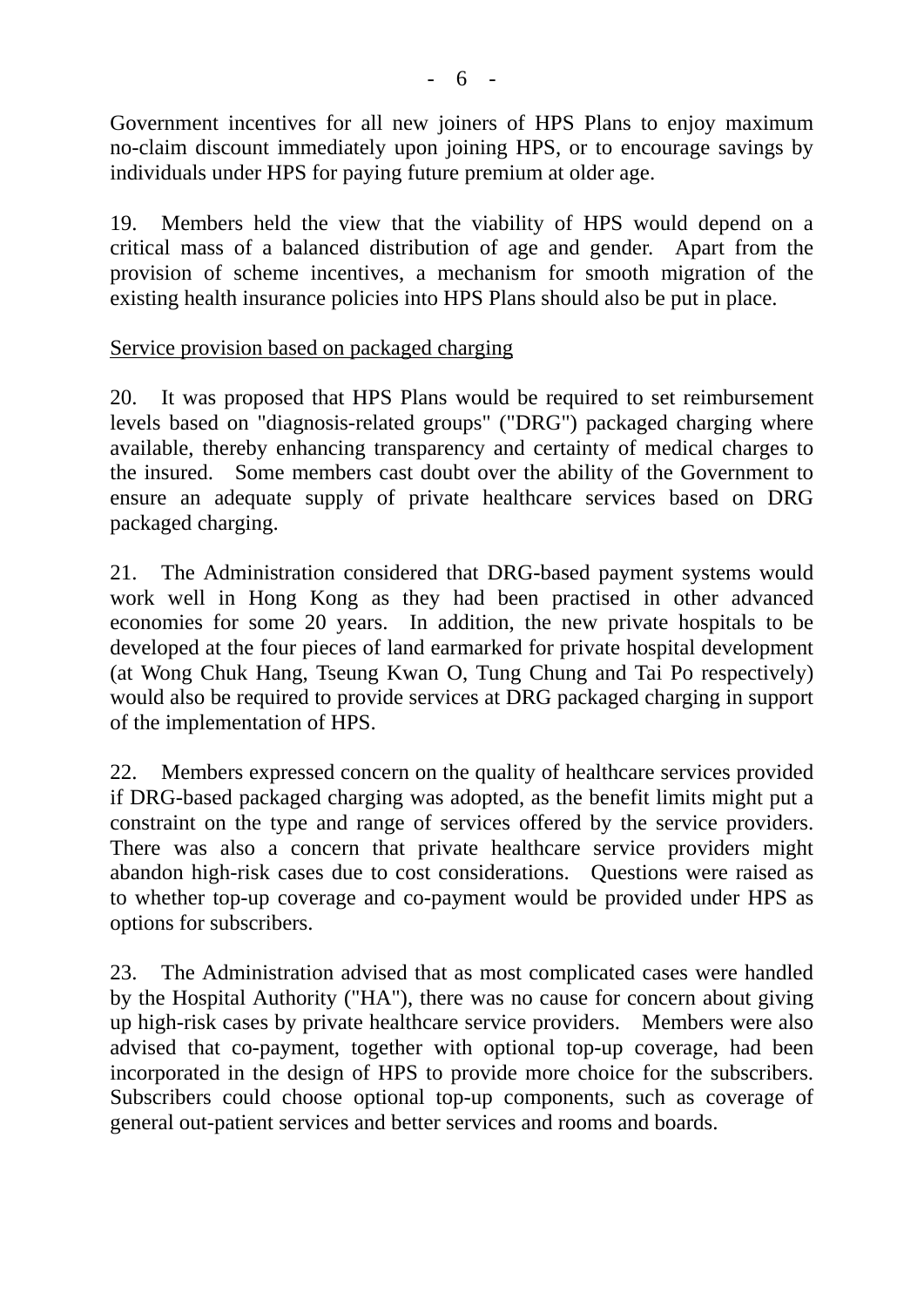- 7 -

#### Use of the \$50 billion fiscal reserve earmarked to support healthcare reform

24. Members expressed diverse views on the Government's proposal to make use of the \$50 billion earmarked in the fiscal reserves to take forward HPS. Some members welcomed the proposal to make use of the \$50 billion to attract people to subscribe HPS while other members had reservations about the suitability of using the reserves to subsidize people who had already bought PHI to migrate to an HPS plan. Some members suggested that the Government should use the \$50 billion on the public healthcare system to address the manpower shortage problem, instead of supporting the uptake of PHI. There was also a view that offering a tax deduction for the premiums, instead of making use of the \$50 billion to provide fiscal incentives under HPS, could serve the same purpose of increasing the uptake of HPS Plans.

25. The Administration advised that it was open-minded on the offering of tax deduction for HPS premiums. However, it considered that no-claim discount, premium cap for high-risk individuals, premium discount for new joiners, required in-policy savings and premium rebate for long-stay were more direct and attractive incentives for joining HPS. It further pointed out that if the \$50 billion was not used to provide scheme incentives such as allowing high-risk individuals to join HPS Plans without requiring other healthy insured to pay excessive premium, it might not be able to ensure viability or achieve the objectives of HPS.

### Supervisory framework for HPS

26. Casting doubt on the ability of the Government to effectively regulate the profit and surcharge of the insurers under HPS, some members were concerned whether there would be government control over the setting of the premium and administration fee of the Standard Plans under HPS to avoid the driving up of medical costs. In particular, some members pointed out that some individual healthcare service providers might charge different fees for insured and non-insured patients. There was a need for the Administration to allay the concern of the public on the non-transparent and highly variable charges by private practitioners.

27. The Administration responded that measures underpinned by legislation would be developed to require the participating insurers and private healthcare service providers to be transparent in the setting and adjustment of premiums, insurance costs and medical charges. Key stakeholders, including the insurance sector, would be engaged to steer the formulation of proposals for HPS. The Administration however expressed reservations about regulating the ratio of administrative fee through legislation as such an arrangement would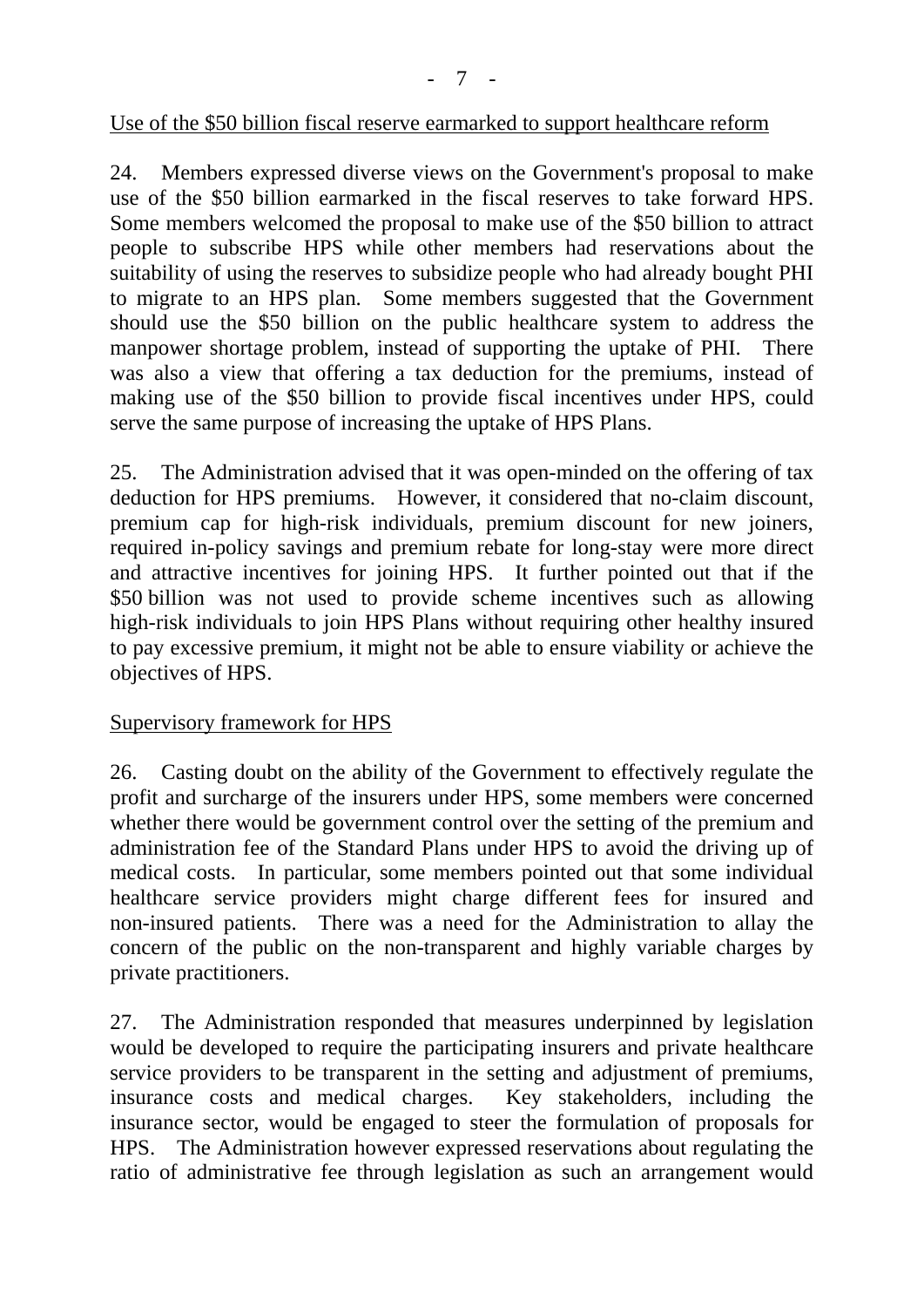reduce competition and might result in a situation that all insurers would set their administrative fee at the maximum permitted level.

Healthcare capacity

28. Members were concerned about the capacity of the private healthcare sector to cope with the increase in demand arising from the implementation of HPS.

29. The Administration advised that the known redevelopment projects of existing private hospitals and the development of new private hospitals under planning would double the number of hospital beds in the private sector in five to seven years' time, thus enabling the sector to meet the projected demand for private healthcare services arising from HPS.

30. Holding the view that catering for local healthcare needs should be the first and foremost consideration when developing the medical industry and implementing HPS, members urged the Administration to specify in the lease conditions of the four sites earmarked for private hospital development the minimum percentage of beds or bed days for use by local residents. There was also a suggestion that the Administration should cap the maximum proportion of obstetric service beds in the new private hospitals to be developed at these sites.

31. The Administration advised that in designing the special development requirements for the four sites as conditions for disposal of the sites, it had taken into account the need to support HPS, including the service scope (such as the types of speciality), the standard of service (such as the number of beds), price transparency and the requirement to provide services at packaged charges. The Administration was in the process of hammering out the detailed special requirements to ensure their feasibility. It was expected that the lease conditions would include requirements on the minimum percentage of beds or bed days for use by local residents and the provision of beds of a mix of specialties without slanting towards the obstetric service.

32. On whether the lease conditions of the four sites would be subject to review and variation by the Administration as and when necessary, the Administration advised that any modification to the lease conditions would require mutual agreement of the Government and the purchaser or grantee concerned.

Healthcare manpower

33. There was grave concern that an expansion of the private healthcare sector would lead to an increasing number of experienced doctors in HA switching to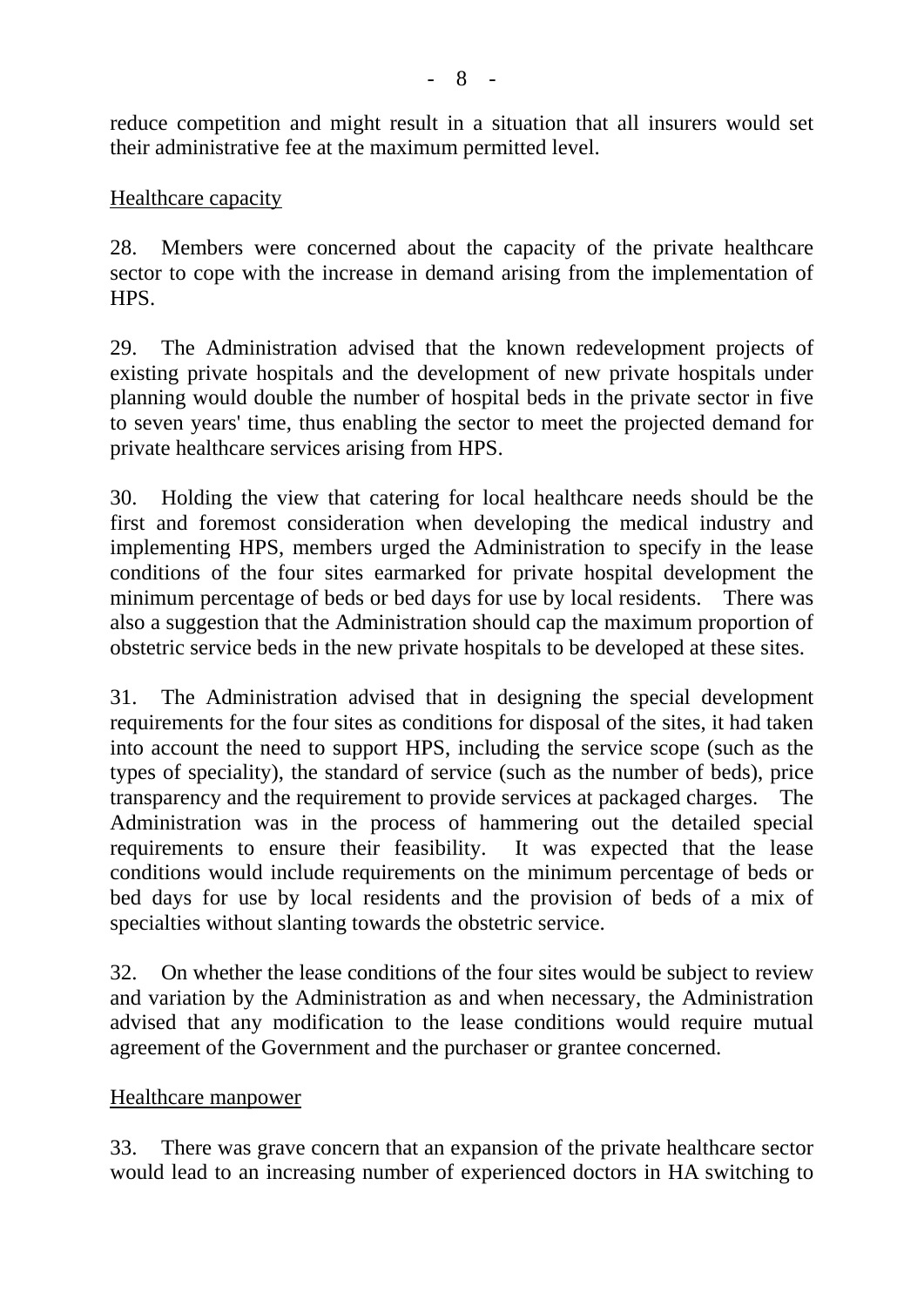the private hospitals, undermining the ability of HA to cater for needy patients who had to depend on the public system for their healthcare needs.

34. The Administration advised that while some specialties of HA recorded a higher turnover in the past year, the annual turnover rate of doctors in HA was within the normal range of 3% to 5%. As an important role of HA was to train healthcare professionals for the territory, turnover was natural as some of these professionals might choose leave HA after training. The Administration assured members that a steady increase in the supply of healthcare personnel would be expected in the coming years, as there would be an enhanced supply of medical and nurse graduates by 2015.

35. The Administration further advised that a strategic review would be conducted by the Steering Committee which comprised, among others, renowned overseas experts, local dignitaries of healthcare professions, officials from the Education Bureau and representatives from the publicly-funded institutions providing training for healthcare professionals. The Steering Committee would assess manpower needs in the various healthcare professions, and review the existing professional standards and regulatory structure for various healthcare professions. It would formulate its recommendations by the first half of 2013.

36. Noting that the terms of reference of the Steering Committee would include reviewing the existing regulatory structure for healthcare professions, some members were concerned about the change to the existing regulatory structure to be brought about by the strategic review. In particular, they were concerned whether the strategic review would seek to bring about change to the principle of professional autonomy of the healthcare professions and the role of HA in healthcare manpower planning and development.

37. The Administration advised that the review was not aimed to change the principle of professional autonomy of the healthcare professions or the role of HA. The Steering Committee would review and identify areas requiring attention under the existing regulatory structures, including those concerning complaints and regulation of professional conduct in the existing mechanisms of the statutory regulatory bodies. It would also formulate plans to ensure manpower supply and professional qualities to meet future needs of both public and private healthcare sectors.

### Establishment of a dedicated office to take forward HPS proposal

38. Members expressed different views on the Administration's proposal of creating two supernumerary directorate posts for leading and overseeing a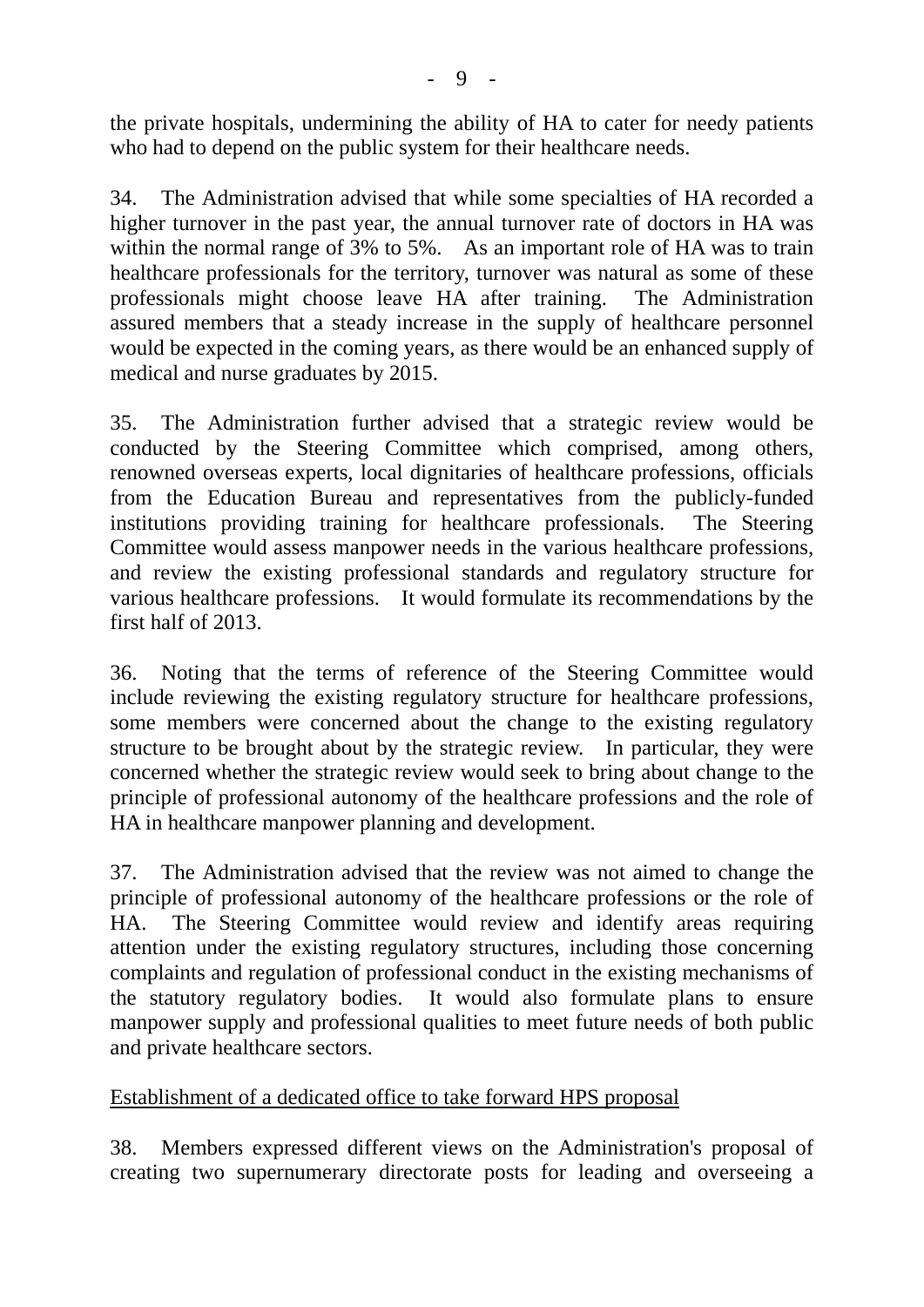dedicated HPS Office to be set up in early 2012 on a time-limited basis for three years at the Panel meeting on 24 November 2011. Some members expressed support for the establishment of the HPS Office to coordinate planning and implementation of HPS, conduct review on healthcare manpower planning and professional development, and facilitate the healthcare services development. They considered that there was a need to improve the public healthcare system, and the setting up of a dedicated HPS Office could facilitate further study on the details and financial viability of HPS before taking forward the reform initiatives. There was also a view that given that PHI had become an increasingly popular form of health protection, it was incumbent upon the Government to introduce HPS as a tool for reforming PHI and private healthcare services markets.

39. Some other members objected to the Administration's proposal. While they agreed that the Administration should strengthen the long-term planning for healthcare manpower and step up its effort to regulate PHI and private healthcare services, they questioned the reason for putting these responsibilities under the purview of the HPS Office. Given that there was no clear consensus amongst Members of the Legislative Council ("LegCo") and members of the public on the implementation of HPS, they considered it not opportune to consider the establishment of the HPS Office. There were doubts on the effectiveness of HPS to relieve pressure on the public healthcare sector, and concerns that the implementation of HPS would aggravate the high wastage of healthcare professionals in public hospitals.

40. In response to the Panel members' suggestion made at the meeting on 24 November 2011, the Administration has subsequently renamed the HPS Office as Healthcare Planning and Development Office ("HPDO") to reflect more accurately the work of the office. The staffing proposal for the creation of two supernumerary posts for three years in the Food and Health Bureau was submitted to and approved by the Establishment Subcommittee and the Finance Committee on 7 December 2011 and 6 January 2012 respectively. As advised by the Administration, a total of 15 non-directorate civil service posts would be created to support the HPDO which had been set up under the Food and Health Bureau in January 2012.

### **Recent developments**

41. The Administration is in the process of commissioning a consultancy study on HPS in order to provide professional and technical support to the Working Group and Consultative Group on Health Protection Scheme. The consultant will perform a comprehensive review, survey and analysis of the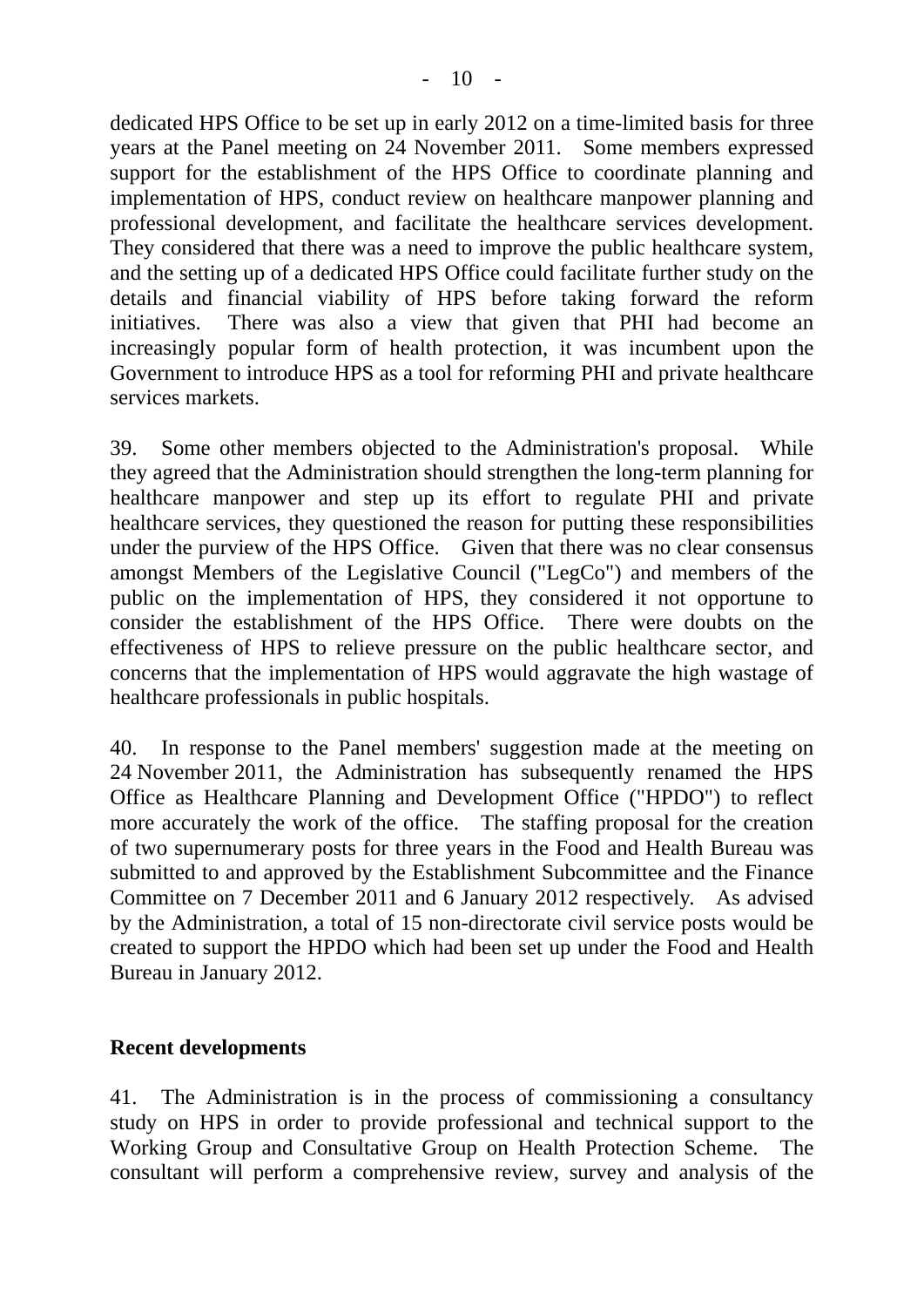current market situation of PHI in Hong Kong; and propose a feasible, sound and detailed design for implementing the HPS.

## **Relevant papers**

42. A list of the relevant papers on LegCo website is in the **Appendix**.

Council Business Division 2 Legislative Council Secretariat 27 February 2012